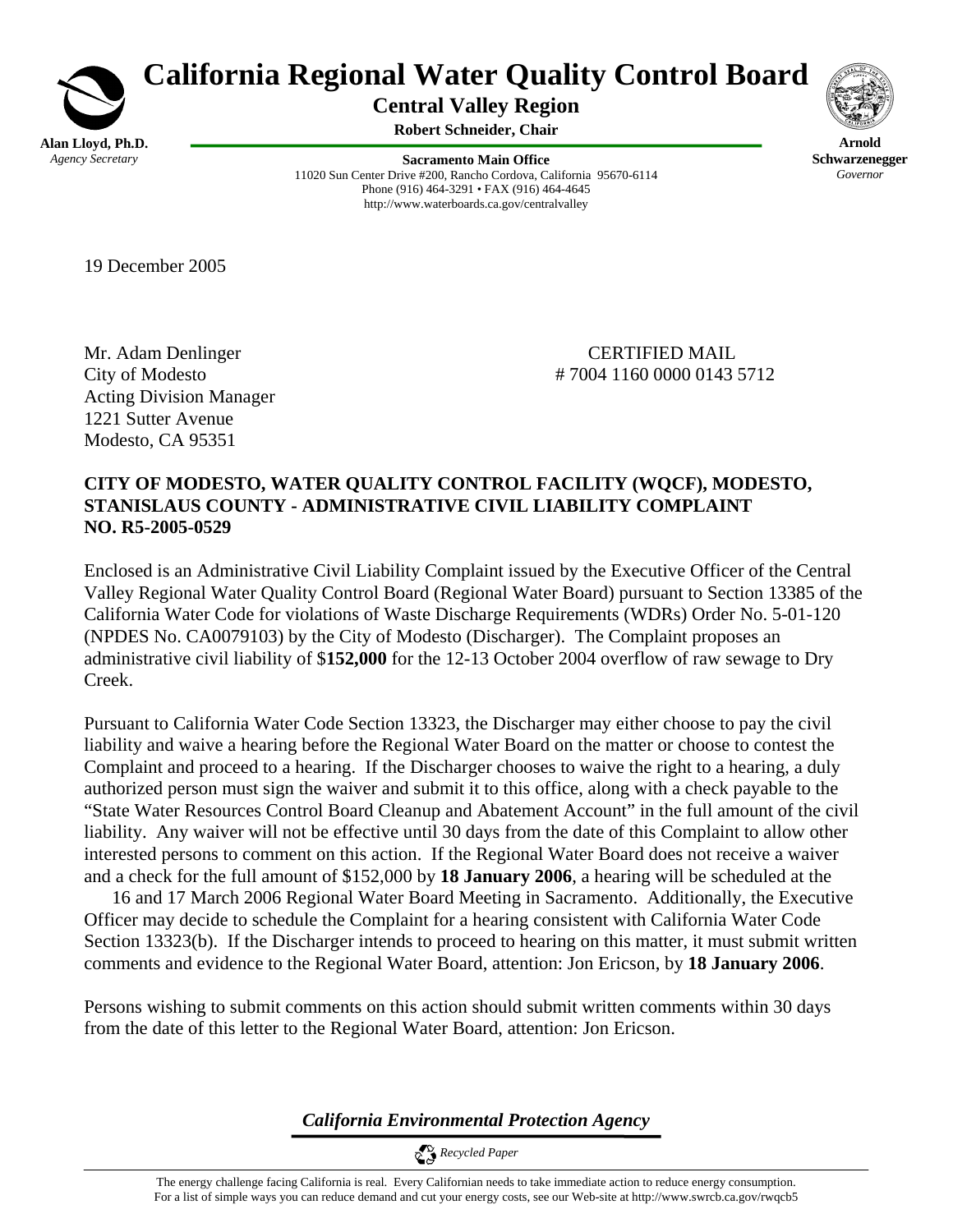If you have any questions or comments, please contact Jon Ericson at (916) 464-4660 or Greg Vaughn at (916) 464-4742.

THOMAS R. PINKOS Executive Officer

Enclosure

cc:

Mr. Douglas Eberhardt, U.S. Environmental Protection Agency, Region IX, WTR-5, San Francisco U.S. Army Corps of Engineers, Sacramento U.S. Fish & Wildlife Service, Sacramento National Marine Fisheries Service, Sacramento Ms. Frances McChesney, State Water Resources Control Board, OCC, Sacramento Mr. Mark Bradley, State Water Resources Control Board, OSI, Sacramento Mr. Bill Hereth, State Water Resources Control Board, CWP, Sacramento Mr. Philip Isorena, Division of Water Quality, State Water Resources Control Board, Sacramento Department of Health Services, Office of Drinking Water, Sacramento Department of Health Services, Office of Drinking Water, Stockton Department of Health Services, Environmental Management Branch, Sacramento Department of Fish and Game, Region IV, Fresno Mr. James Starr, Department of Fish and Game, Stockton Department of Water Resources, Central District, Sacramento Department of Water Resources, Fresno Stanislaus County Planning Department, Modesto Stanislaus County Environmental Health Department, Modesto Stanislaus County Department of Environmental Resources, Modesto California Urban Water Agencies, Sacramento Central Delta Water Agency, Stockton Contra Costa Water District, Concord Delta Protection Commission, Walnut Grove South Delta Water Agency, Stockton Delta Keeper, Stockton Ms. Allison Boucher, Friends of the Tuolumne, Ceres Mr. Mike Mooney, Modesto Bee, Modesto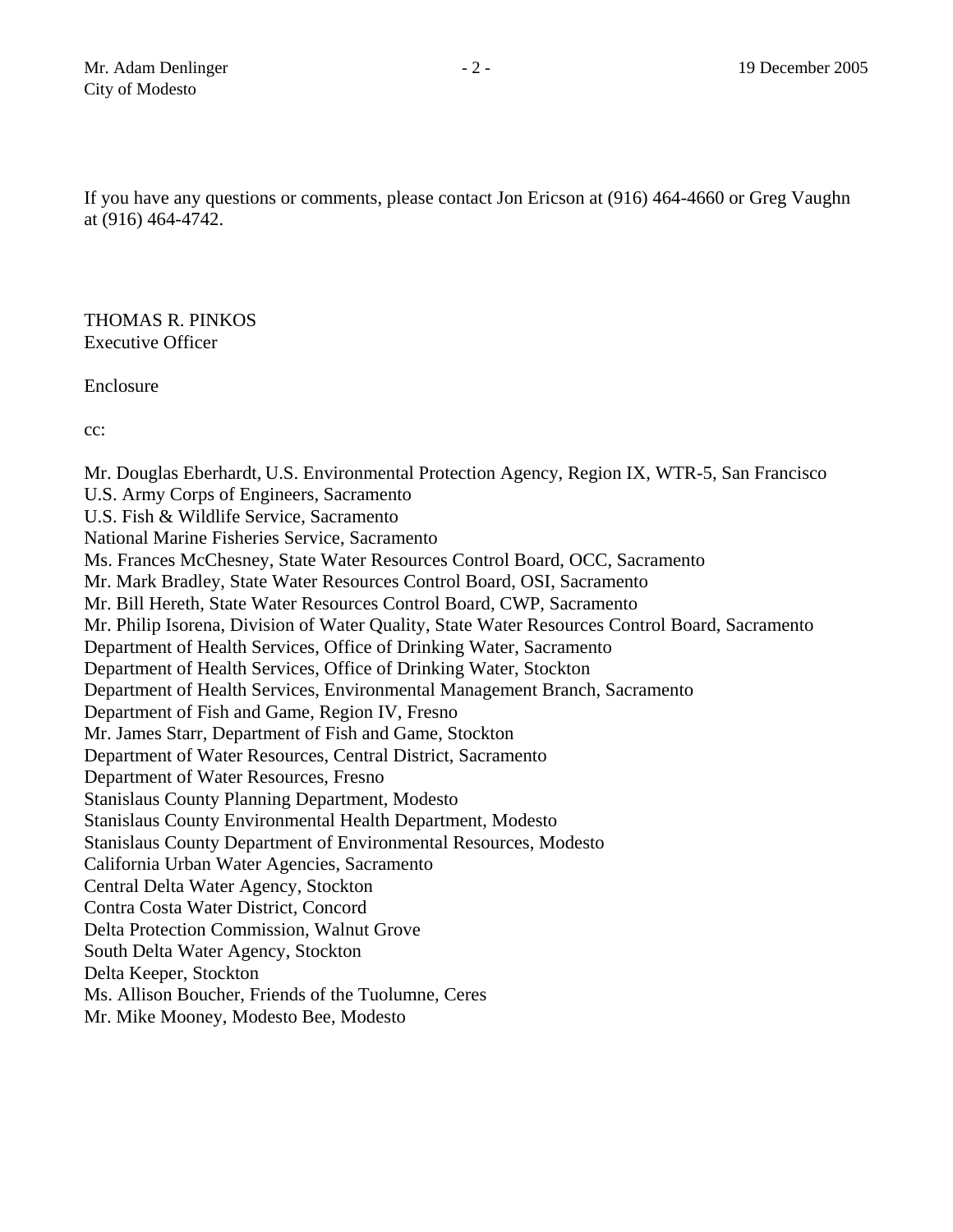## CALIFORNIA REGIONAL WATER QUALITY CONTROL BOARD CENTRAL VALLEY REGION

#### ACL COMPLAINT NO. R5-2005-0529

#### ADMINISTRATIVE CIVIL LIABILITY COMPLAINT IN THE MATTER OF

## CITY OF MODESTO WATER QUALITY CONTROL FACILITY STANISLAUS COUNTY

This complaint is issued to the City of Modesto (hereafter referred to as Discharger) based on a finding of violations of Waste Discharge Requirements (WDRs) Order No. 5-01-120 (NPDES No. CA0079103) and/or violation of California Water Code (CWC) Sections 13264 and 13376 pursuant to CWC Section 13385, which authorizes the imposition of Administrative Civil Liability, and CWC Section 13323, which authorizes the Executive Officer to issue this complaint.

The Executive Officer of the Regional Water Quality Control Board, Central Valley Region (Regional Water Board) finds, with respect to the Discharger's acts, or failure to act, the following:

- 1. The Discharger owns and operates the City of Modesto Water Quality Control Facility (WQCF) and accompanying collection, treatment and disposal systems, which provides sewerage service to the City of Modesto, Empire Sanitary District, and a portion of the City of Ceres. The primary disposal option for treated municipal wastewater is via land reclamation, through irrigation of fodder, fiber, or seed crops and pasture irrigation for non-milking animals. Excess wastewater volume is stored in on-site impoundments for seasonal discharge (October through May) to the San Joaquin River, a water of the United States.
- 2. On 11 May 2001, the Regional Water Board adopted WDRs Order No. 5-01-120 (NPDES No. CA0079103) to regulate discharges of wastewater from the WQCF. The Discharger owns and maintains approximately 470 miles of pipeline for the collection of raw sewage and conveyance to the treatment facilities.

#### **Raw Sewage Spill**

3. The Discharger reported that from 12-13 October 2004 1,198,314 gallons of raw sewage overflowed from the Discharger's sanitary sewer collection system to a surface water body, Dry Creek, in Stanislaus County. Dry Creek is a water of the United States which flows into the Tuolumne River, also a water of the United States, near Highway 99 in Modesto. The raw sewage overflow and discharge to Dry Creek resulted after a pressure manhole plate was dislodged from a pressurized sewer line. The pressure plate failure was initially reported as suspected vandalism. The sewage combined with ambient flows in Dry Creek and was not amenable to clean-up. The overflow also resulted in the erosion of the creek bank and discharge of sediment into the Creek.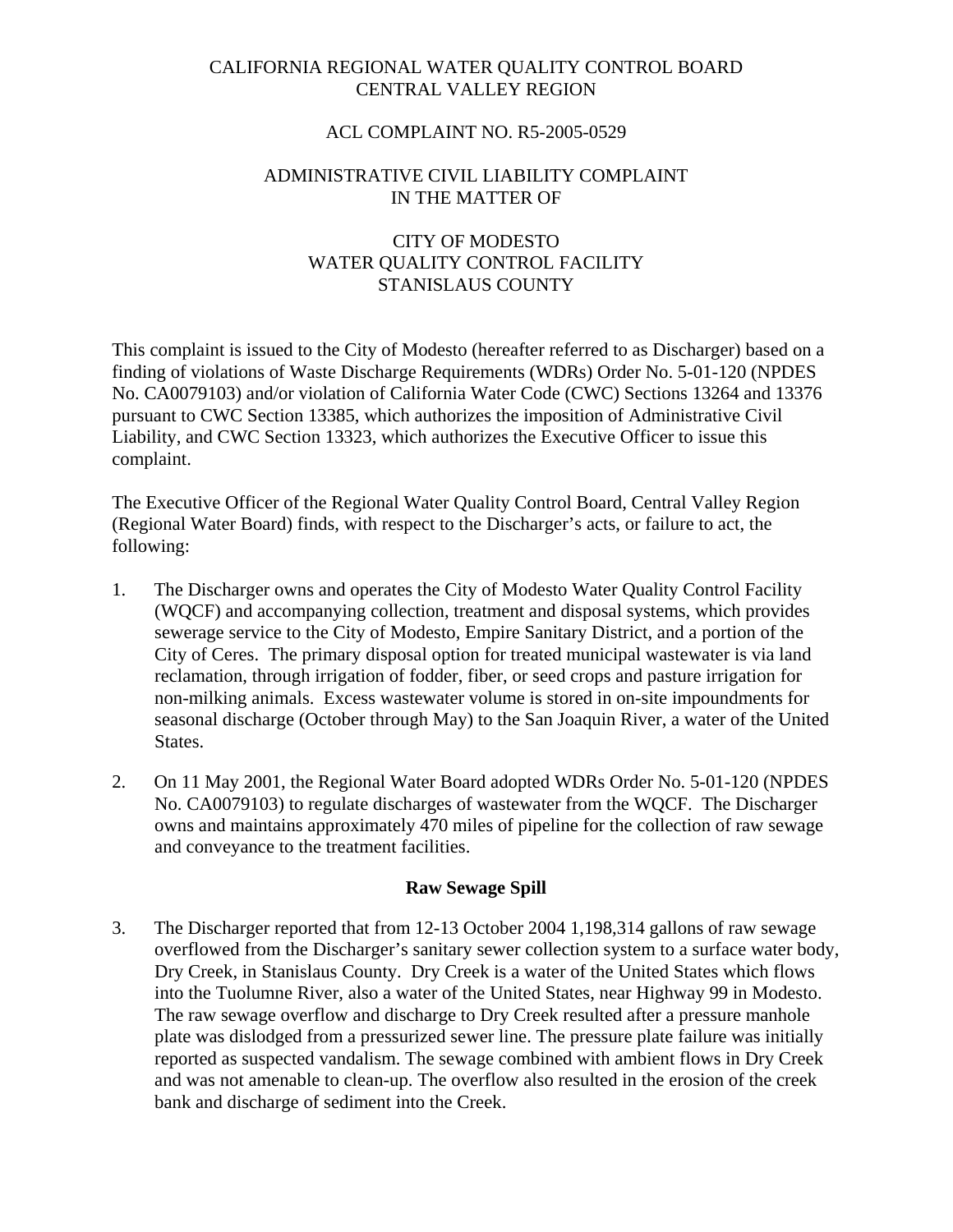- 4. The sewage overflow occurred in a remote location near Thousand Oaks Trail in back of the Creek Side Golf Course in Modesto. The overflow was discovered by a jogger who notified City Parks staff, who in turn notified City Public Works staff on the morning of 13 October 2004. According to the Discharger, the sewage overflow likely started at 8:05 pm on 12 October 2004, and continued until 9:35 am on 13 October 2004 when the Discharger was able to shut off the flow through the compromised sewer line. The pumping station which pressurizes the sewer line where the pressure plate was located (Scenic Drive pumping station) was equipped with numerous alarms including low wet well and pump failure alarms. According to the Discharger, these alarms were ineffective in providing early notification of the overflow condition as the sewage was likely gravity feeding out of the dislodged pressure plate at the same rate as the incoming volume of sewage to the pumping station wet well.
- 5. Once the overflow was identified, the Discharger did provide timely initial notification to the California Office of Emergency Services and other state and local agencies including the Regional Water Board. The City also issued a press release soon after the overflow was discovered. Regional Water Board staff responding to the scene on 13 October 2004 noted significant Discharger resources responding to the incident. The Discharger removed standing sewage along the Creek bank with vacuum trucks, and applied a disinfectant to soil impacted by the spill. The Discharger initiated a sampling program to assess impacts of the overflow on surface waters, and requested Regional Water Board staff input on this effort and follow-on sampling requirements. The Discharger conducted a public notification process for residents living in local neighborhoods, and posted bilingual warning signs along the Creek from Claus Road west to the Tuolumne River and beyond Highway 99.
- 6. During the pressure plate repair process, the Discharger found all but one of the twelve bolts used to hold the force pressure plate in place were broken off. The remaining bolt was partially backed out of the plate. The Discharger considered this situation unusual and suspicious, and contacted the City of Modesto Police Department to conduct an investigation. This subsequent investigation included a metallurgical evaluation of several of the stainless steel pressure plate retaining bolts that were recovered from the scene. This evaluation concluded that the tested bolts failed as a result of corrosion fatigue. This report suggests the overflow was not due to an act of vandalism, an act by a third party which could not have been prevented or avoided by the exercise of due care or foresight. Rather, while the spill was unintentional, this report indicates the cause was a structural failure within the collection system. The Discharger received this report on 18 January 2005. The findings of the police investigation and metallurgical evaluation regarding the retaining bolts were distributed throughout various City of Modesto departments. However, these findings were not communicated to Regional Water Board staff until 1 July 2005, after a news reporter contacted Regional Water Board staff and informed them of the existence of this report.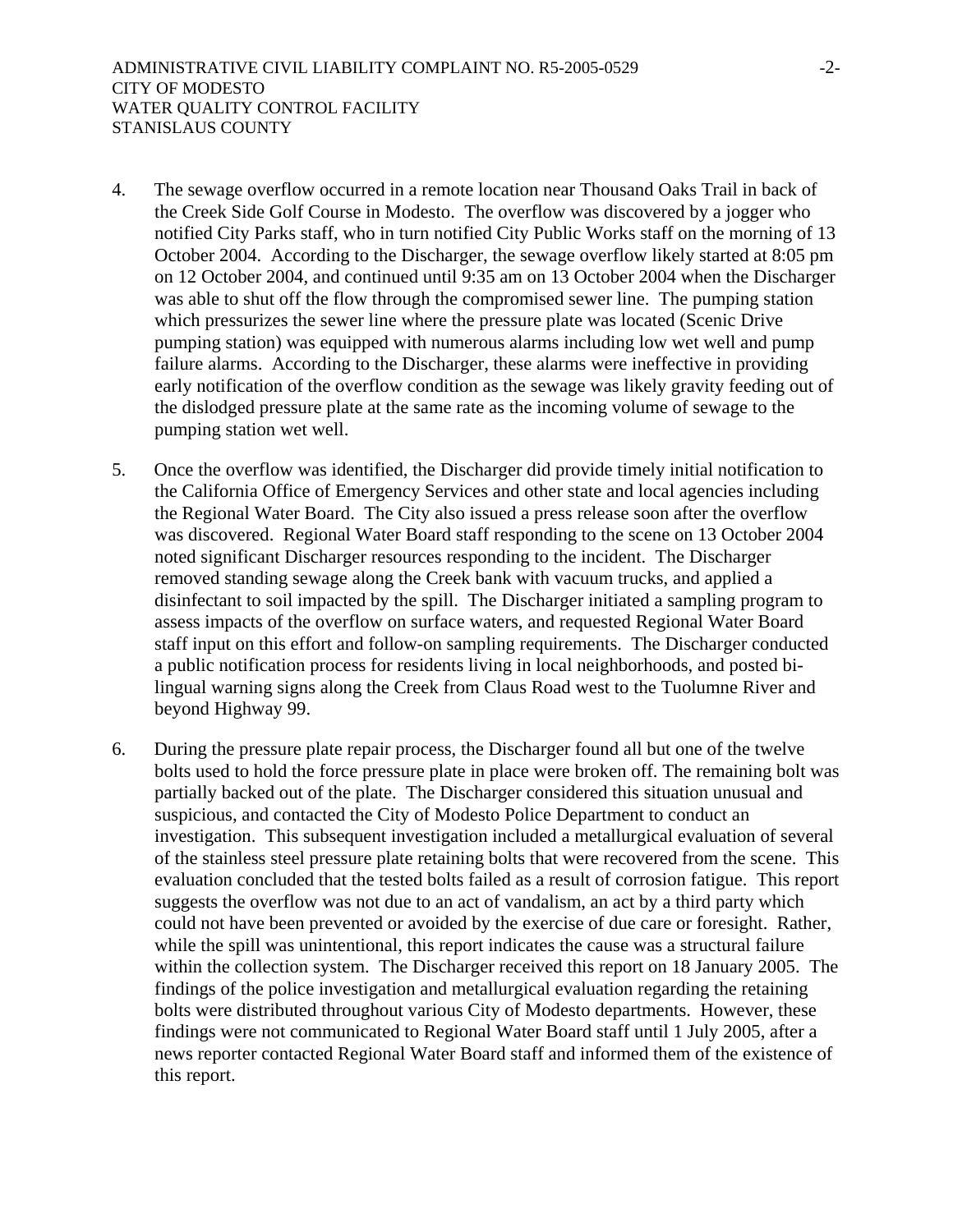- 7. WDR Order No. 5-01-120 Prohibition No. A.3. states: "*The by-pass or overflow of wastes to surface waters is prohibited, except as allowed by Standard Provision A.13. (See attached "Standard Provisions and Reporting Requirements for Waste Discharge Requirements (NPDES)*" The raw sewage overflow to Dry Creek was the result of a collection system failure and not an unavoidable bypass as described by Standard Provision A.13.
- 8. WDR Order No. 5-01-120 Provision E.2. states: *"Neither the discharge nor its treatment or disposal shall create a nuisance or pollution as defined in Section 13050 of the California Water Code."* The discharge of raw sewage to Dry Creek caused a condition of pollution in Dry Creek altering the quality of the waters of the State to a degree that beneficial uses were affected including impacts on aquatic life and exclusion of the creek for contact recreation.
- 9. Standard Provisions, General Provision A.6. states: *"The Discharger shall at all times properly operate and maintain all facilities, and systems of treatment and control including sludge use and disposal facilities (and related appurtenances) that are installed or used to achieve compliance with this Order."* The overflow of raw sewage to Dry Creek resulted from a dislodged pressure plate. Results of a metallurgical evaluation of several of the stainless steel pressure plate retaining bolts that were recovered from the scene concluded that the tested bolts failed as a result of corrosion fatigue.
- 10. CWC Section 13193, Sanitary sewer system overflow reports, states in part:

 $f'(b)(1)$  The cause of the overflow. The cause shall be specifically identified, unless there *is an ongoing investigation, in which case it shall be identified immediately after completion of the investigation…"* The Discharger received the bolt testing report on 18 January 2005. The findings of the police investigation and metallurgical evaluation regarding the retaining bolts were not communicated to Regional Water Board staff until 1 July 2005, after a third party notified Regional Water Board staff of this report.

11. CWC Section 13385 states, in part:

*"(a) Any person who violates any of the following shall be liable civilly in accordance with this section:* 

*(1) Section 13375 or 13376.* 

*(2) Any waste discharge requirements…issued pursuant to this chapter… \*\*\*\*\*\*\** 

*(5) Any requirements of Section 301, 302, 306, 307,308, 318, 401, or 405 of the* 

*Clean Water Act, as amended. \*\*\*\*\*\*\** 

*(c) Civil liability may be imposed administratively by the state board or a regional board pursuant to Article 2.5 (commencing with Section 13323) of Chapter 5 in an amount not to exceed the sum of both of the following:*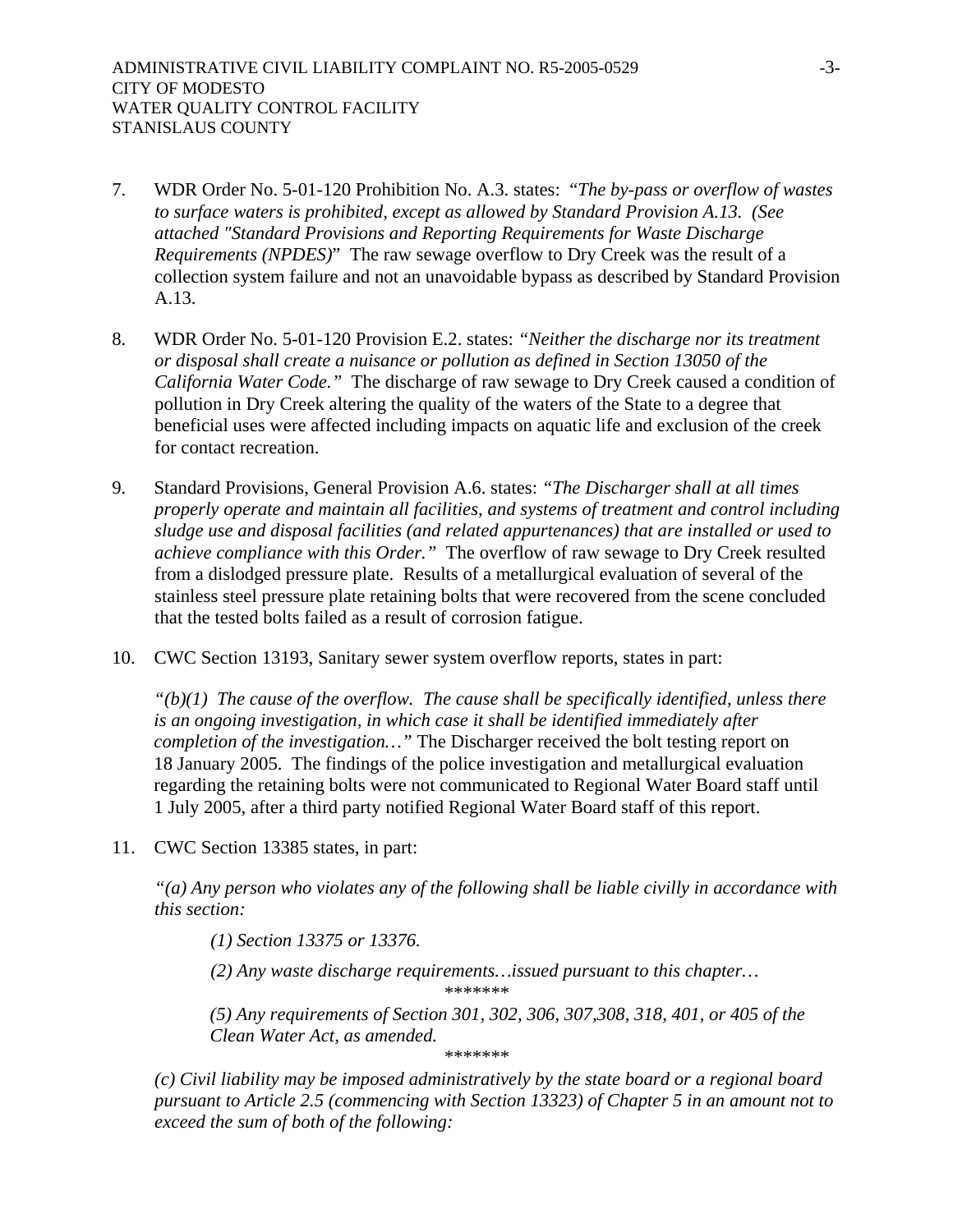*(1) Ten thousand dollars (\$10,000) for each day in which the violation occurs.* 

*(2) Where there is a discharge, any portion of which is not susceptible to cleanup or is not cleaned up, and the volume discharged but not cleaned up exceeds 1,000 gallons, an additional liability not to exceed ten dollars (\$10) multiplied by the number of gallons by which the volume discharged but not cleaned up exceeds 1,000 gallons.* 

*\*\*\*\*\*\*\** 

*(e) In determining the amount of any liability imposed under this section, the regional board, the state board, or the superior court, as the case may be, shall take into account the nature, circumstances, extent, and gravity of the violation or violations, whether the discharge is susceptible to cleanup or abatement, the degree of toxicity of the discharge, and, with respect to the violator, the ability to pay, the effect on its ability to continue its business, any voluntary cleanup efforts undertaken, any prior history of violations, the degree of culpability, economic benefit or savings, if any, resulting from the violation, and other matters that justice may require. At a minimum, liability shall be assessed at a level that recovers the economic benefits, if any, derived from the acts that constitute the violation."* 

- 12. The maximum administrative civil liability which can be imposed by the Regional Water Board under CWC Section 13385 is \$11,983,140 [\$10,000 for each day of violation (\$10,000 times 1 day) plus \$11,973,140 (\$10 times (1,198,314 gallons – 1000 gallons)].
- 13. Issuance of this Administrative Civil Liability Complaint to enforce CWC Division 7, Chapter 5.5 is exempt from the provisions of the California Environmental Quality Act (Public Resources Code Section 21000, *et. seq*.), in accordance with Title 14 California Code of Regulations, Enforcement Actions by Regulatory Agencies, Section 15321(a)(2).

THE CITY OF MODESTO IS HEREBY GIVEN NOTICE THAT:

- 1. The Executive Officer of the Regional Water Board proposes to assess Administrative Civil Liability in the amount of **one hundred fifty two thousand dollars (\$152,000)**. The amount of the liability proposed is based upon a review of the factors cited in CWC Section 13385 and the State Water Resources Control Board's Water Quality Enforcement Policy.
- 2. A hearing on this matter will be held at the Regional Water Board meeting scheduled on **16-17 March 2006**, unless the Discharger agrees to:
	- a. Waive the hearing and pay the proposed civil liability in full; or
	- b. Waive the right to a hearing in 90 days, and submit a settlement proposal within 30 days of the date of this Complaint that could include an agreement to conduct a Supplemental Environmental Project (SEP) and also includes payment of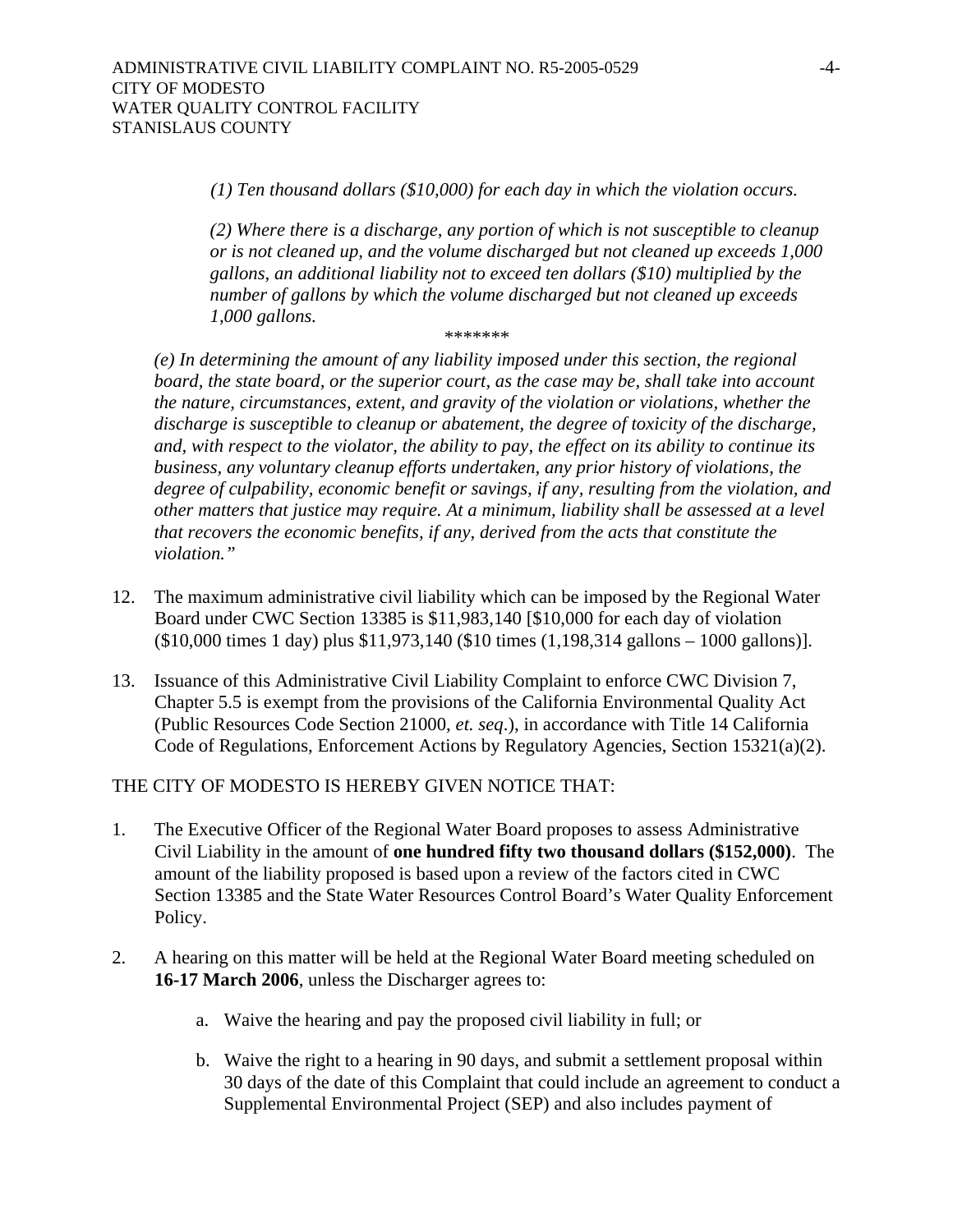monetary liability. The Discharger may preserve its right to a hearing pending approval of the settlement proposal.

- 3. If a hearing on this matter is held, the Regional Water Board will consider whether to affirm, reject, or modify the proposed Administrative Civil Liability, or whether to refer the matter to the Attorney General for recovery of judicial civil liability.
- 4. The Discharger may waive the right to a hearing. If you wish to waive the hearing, **within 30 days of the date of this complaint**, sign and return the waiver to the Regional Water Board's office with a check in the amount of the civil liability made payable to the "State Water Resources Control Board Cleanup and Abatement Account." Any waiver will not be effective until 30 days from the date of this complaint to allow interested persons to comment on this action.

THOMAS R. PINKOS, Executive Officer

**Date**